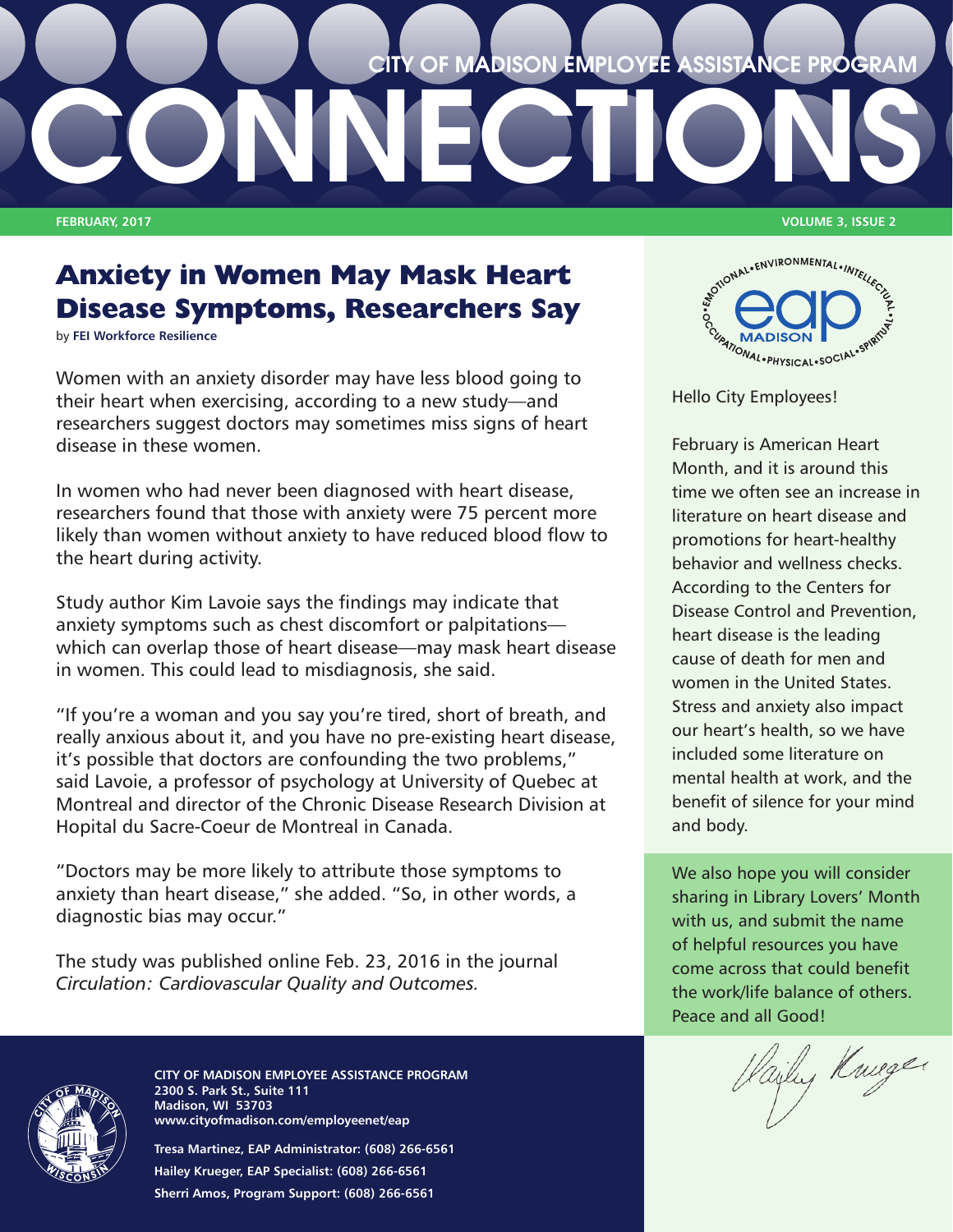In the study, the researchers said anxiety disorders appear to be more common in women than in men, and there is a link between these disorders and worse cardiac outcomes.

Heart disease kills about the same number of women as men in the United States every year and is the leading cause of death in American women, causing one in every four female deaths, according to the U.S. Centers for Disease Control and Prevention.

Women can experience different symptoms from men during a heart attack. For example, women are more likely to describe chest pain that is sharp or burning and more frequently have pain in the neck, jaw, throat, abdomen or back, the CDC says.

When a mood or anxiety disorder is added into the mix, a woman's true health status can be misinterpreted, Lavoie's research suggested.

For the study, the researchers looked at more than 2,300 patients, including 760 women, who underwent an exercise stress test and a psychiatric interview.

The exercise stress test looked for reduced blood flow (ischemia), which can cause a shortage of oxygen to the heart, and the effects of gender and mood/anxiety on this condition.

Lavoie and her team found that women with anxiety were far more likely to show ischemia than women without anxiety. They found no similar effects in men.

Dr. Karla Kurrelmeyer, a cardiologist at Houston Methodist DeBakey Heart and Vascular Center in Texas, said physicians have been working for years to decipher the link between anxiety and heart disease, "because we realize there's a connection between being distraught or anxious and it affecting the nervous system."

Kurrelmeyer agreed with Lavoie that the women with anxiety who exhibited reduced blood flow to the heart might actually have had heart disease that previously went undiagnosed.

"Women with anxiety should be treated seriously because frequently they have ischemia . . . and doctors need to do more diagnostic testing to make sure symptoms are due to anxiety instead of obstructive coronary artery disease," said Kurrelmeyer, who wasn't involved in the new research.

Lavoie said women with anxiety or depression who are concerned about heart disease can ask their doctor to order tests to check their heart health.

"Clinicians need to recognize that anxiety presents with the same symptoms as heart disease and can mask the symptoms of heart disease if you don't rule that out with objective tests," she said.

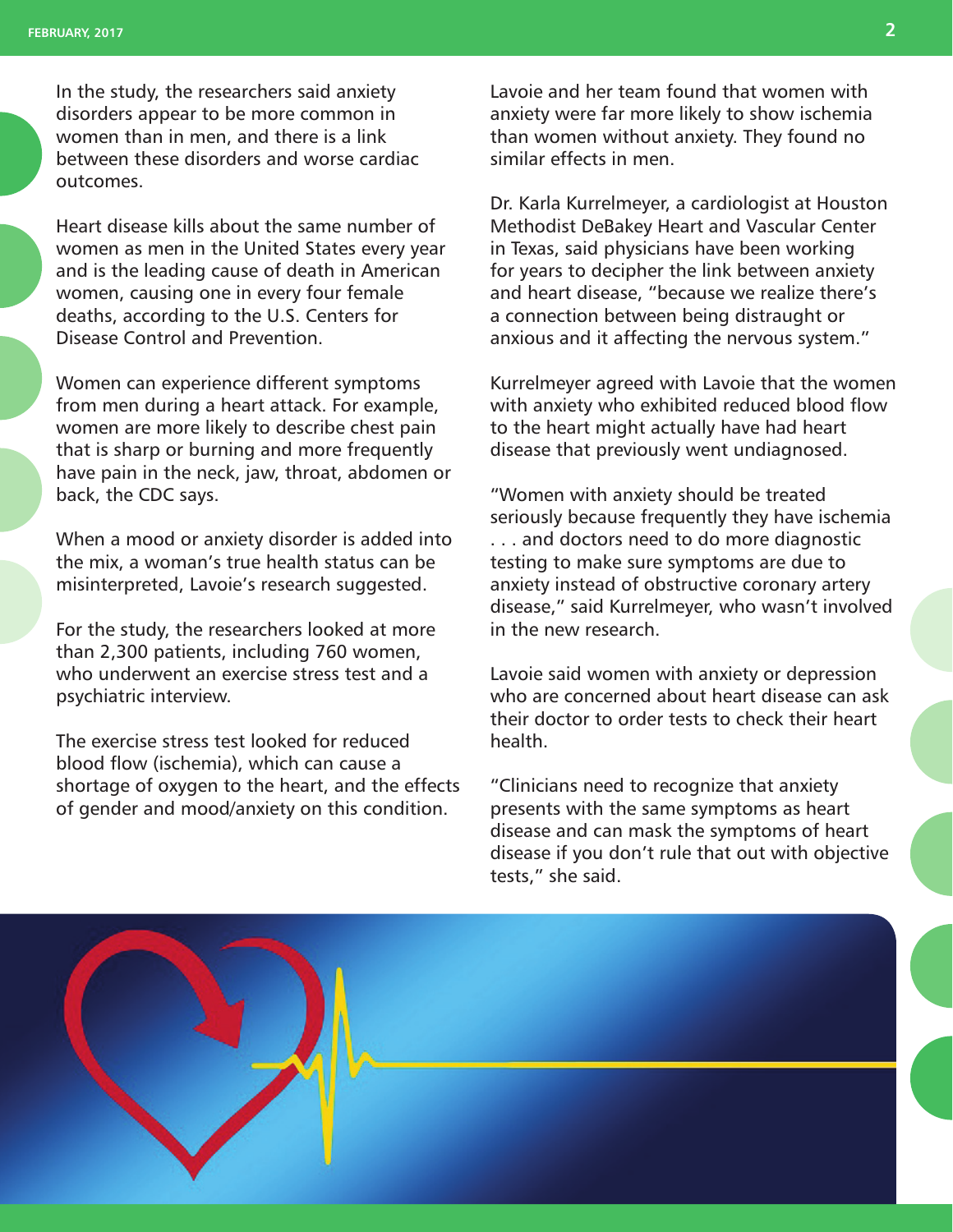## **Mental Health at Work**

by **[FEI Workforce Resilience](http://feieap.com/)**

#### **Mental health problems affect many**

**employees,** a fact that is usually overlooked because these disorders tend to be hidden at work. According to the U.S. National Comorbidity Survey, a nationally representative study of Americans ages 15 to 54, 18 percent of employed respondents said they experienced symptoms of a mental health disorder in the previous month. According to the U.S. National Institute of Mental Health, more than one in four American adults has a diagnosable mental health disorder, and one in seventeen has a serious disorder such as schizophrenia or bipolar disorder, but chances are co-workers or managers don't know who they are.

#### **The stigma attached to having a psychiatric disorder is such that employees may be**

**reluctant to seek treatment.** Despite the Rehabilitation Act of 1973, the Americans with Disabilities Act (ADA) and other protections against workplace discrimination, most individuals do not feel comfortable coming forward. As a result, mental health disorders often go unrecognized and untreated—not only damaging an individual's health and career, but also reducing productivity at work. Adequate treatment, on the other hand, can alleviate symptoms for the employee and improve job performance.

**What to do?** While some of these facts might seem alarming, the most common workplace mental health issue is stress. The good news is that there are many positive lifestyle choices we can make to help us cope with stress and be mentally healthier:

1. Eat a balanced diet. It has been proven time and time again that there is a direct link to diet and mental health.



- 2. Exercise regularly and keep active. Exercise helps to lift our mood, as well as gives us more energy. It also helps us to feel better about ourselves and improves our physical health.
- 3. Relax and take time out for yourself. Find time each day to do something that you really enjoy—even if it is only half an hour.
- 4. Drink only in moderation. Remember that excessive drinking can lead to anxiety, depression and can uncover or accelerate an existing mental health problem.
- 5. Get enough sleep. Try to make sure you have a healthy sleep pattern by going to bed and getting up at the same time every day.

#### **Recognize stress and talk about your**

**problems.** If you feel you may be suffering from stress, talk to someone like a trusted friend or colleague about how you are feeling. Coping techniques may ease some stressful symptoms, but some problems can seem too overwhelming to handle, and that's when it is time to seek additional help to get through the tough times. There are many people and services available to help you do just that.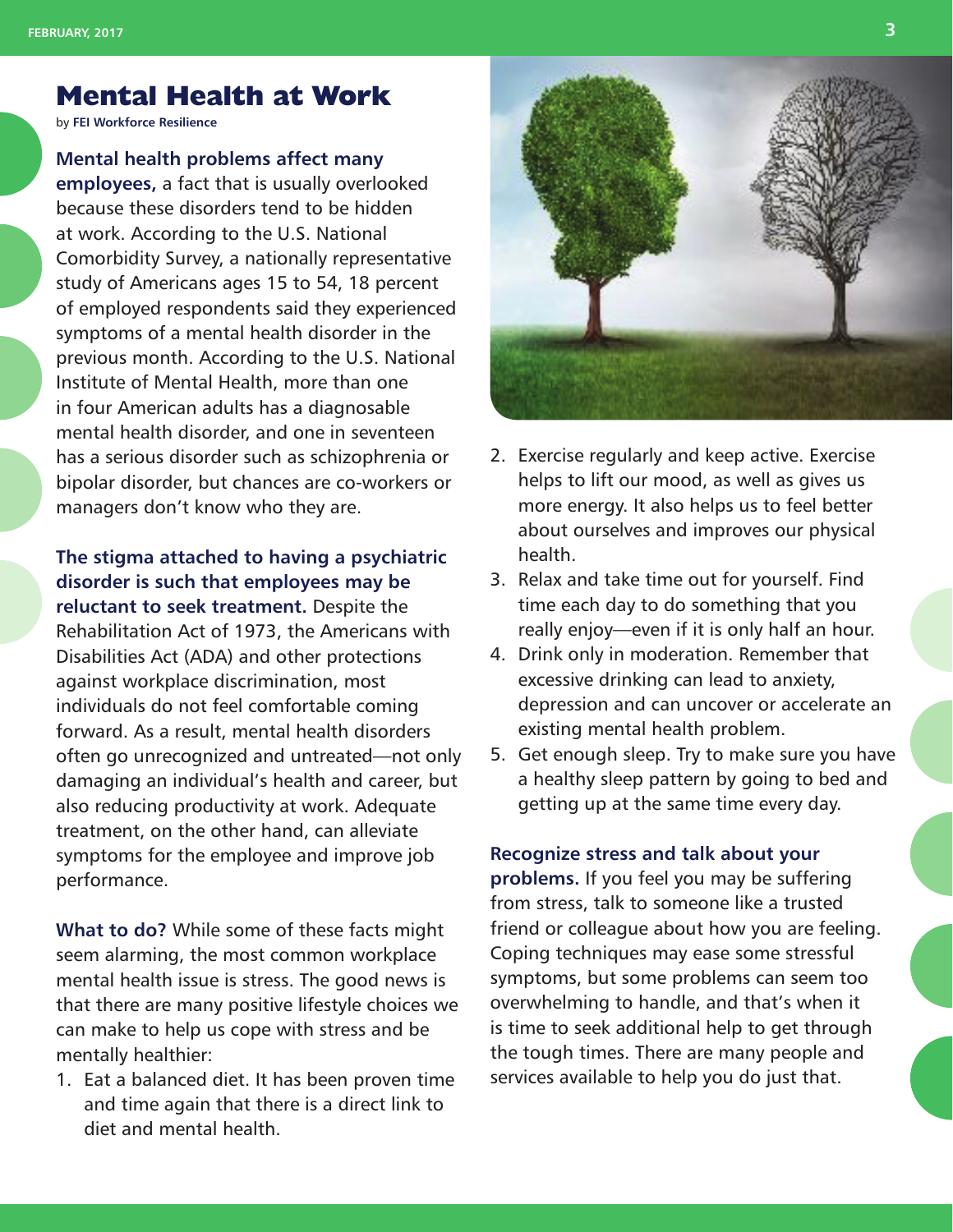## **5 Health Benefits of Being Silent for Your Mind and Body**

by **[Medical Daily](http://www.medicaldaily.com/5-health-benefits-being-silent-your-mind-and-body-396934)**

We live in a loud world where TV, music, and smartphones fill the void with white noise. Silence and solitude are broken by the buzz of technology while we call, text, and email to feel less alone. However, how often do we take the time to sit and enjoy silence?

Silence and solitude give us the space to think, act, and play "catch up" with our mind, and can be very healthy for our physical and mental wellbeing. It's time to go to our quiet and peaceful place, and feed our mind and body so we can reap these five benefits, backed by science.

### **Improves Memory**

Going for a walk in the park alone can cause brain growth in the hippocampus, leading to better memory. A 2011 study published in the *Proceedings of the National Academy of Sciences* found adults who walked for 40 minutes three times a week for a year had brain growth in the hippocampus—an area of the brain associated with spatial memory. Immersing ourselves in nature helps the brain to focus and have better memory consolidation.

#### **Stimulates Brain Growth**

Sitting in silence could also boost brain growth by creating new cells. A 2013 study published in the journal *Brain Structure and Function* found at least two hours of silence could create new cells in the hippocampus region. This is essential since the hippocampus is linked to our ability to learn, remember things, and even our emotions.

#### **Relieves Stress**

Noise has a pronounced physical effect on the brain, which can lead to elevated levels of stress hormones. This happens when sound waves reach the brain as electrical signals via the ear, which then causes the body to react to these signals. The amygdala—associated with memory formation and emotion—is activated, and this leads to the release of stress hormones.

A 2006 study in *Heart* found silence can release tension in the brain and body in just two minutes. Researchers found it was more relaxing than listening to "relaxing" music. This was based on changes in blood pressure and blood circulation in the brain.

### **Fights Insomnia**

Spending a few minutes a day in silence can lead to improved sleep, especially for insomniacs. A 2015 study in *JAMA Internal Medicine* found older adults who had trouble sleeping experienced less insomnia, fatigue, and depression after doing mindfulness meditation. Mindfulness meditation involves focusing on our breathing and then bringing our mind's attention to the present without thinking about the past or the future. It helps to break the train of everyday thoughts to provoke a relaxation response.

#### **Heightens Sensitivity**

There are retreats that promote the power of silence by refraining from reading, writing, or eye contact. One hundred scientists went on a retreat for research and found shutting off speech heightens awareness in other areas. They practiced the technique of vipassana meditation, which promotes overall wellbeing. This begins with breathing, which is then transferred to sights, sounds, sensations, thoughts, intentions, and emotions.